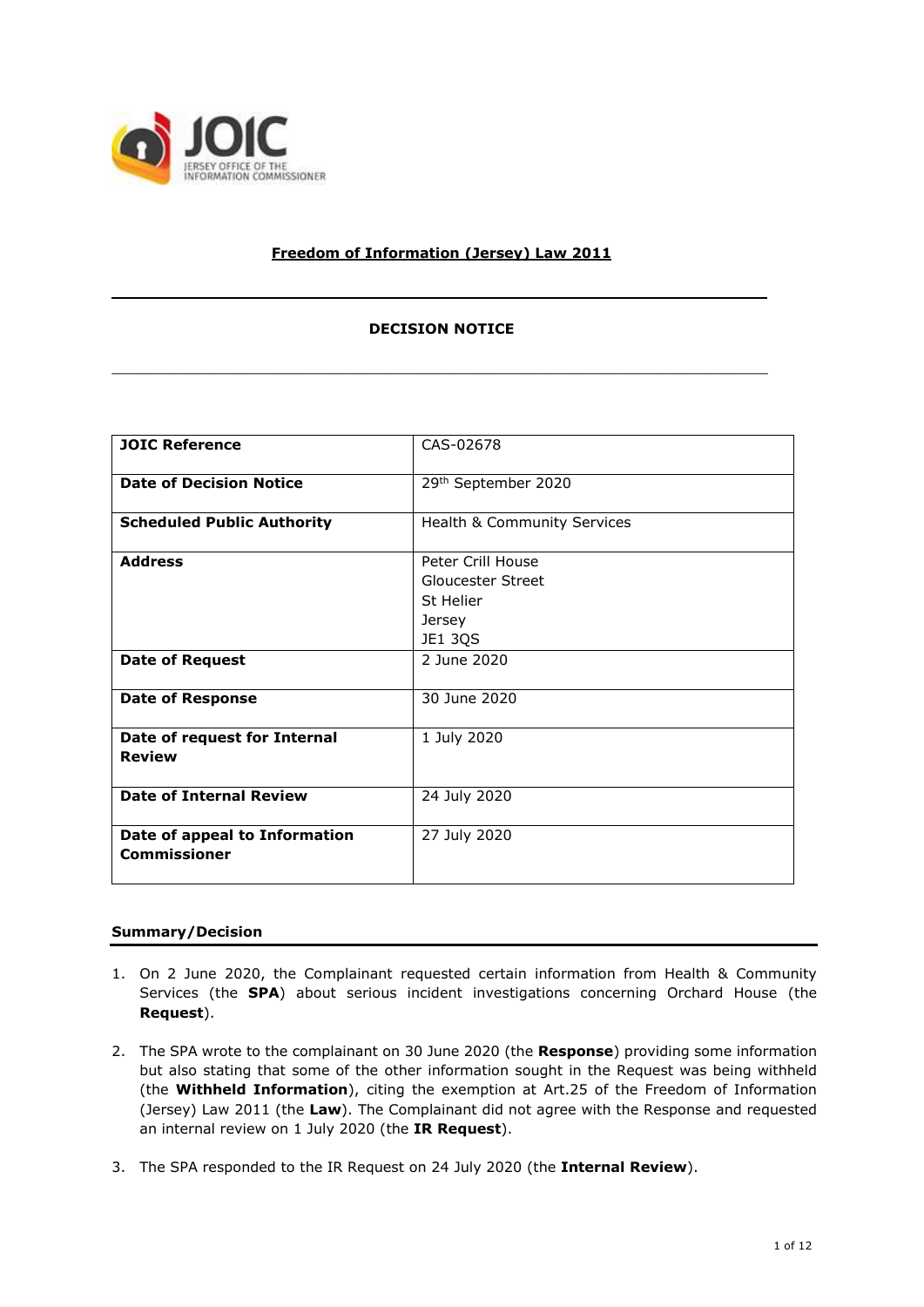- 4. The Complainant did not agree with the outcome of the Internal Review and so appealed to the Information Commissioner (the **Commissioner**) on 27 July 2020 (the **Appeal**).
- 5. The Commissioner's decision is that the appeal is not upheld. There are no further steps the SPA needs to take.

### **The Role of the Information Commissioner**

- 6. It is the duty of the Commissioner to decide whether a request for information made to a SPA has been dealt with in accordance with the requirements of Part 1 of the Law.
- 7. This Decision Notice sets out the Commissioner's decision.

### **The Request**

8. The Complainant's Request was in the following terms:

*"1. How many Serious Incident Investigations have there been concerning Orchard House in the last 12 months?* 

- *2. What did these incidents consist of?*
- *3. What were the results of the investigations?*
- *4. Are the reports made public?"* (the **Requested Information**).
- 9. On 30 June 2020 the SPA provided the Response in the following terms:

### *"Response*

- *1-3 In order to protect the privacy of patients this information is exempt under Article 25 of the Freedom of Information (Jersey) Law 2011.*
- *4 Serious Incident reports are not in the public domain. The reports are shared with the individual to which the incident relates or shared to friends and/or family only with the consent of the individual.*

*In the case of a deceased person the information is shared with the next of kin/nearest relative. If the individual has died as a result of the serious incident, the report will be shared with the Deputy Viscount acting as the coroner and may be read at the inquest.*

*Article Applied*

#### *Article 25 Personal information*

- *(1) Information is absolutely exempt information if it constitutes personal data of which the applicant is the data subject as defined in the Data Protection (Jersey) Law 2018.*
- *(2) Information is absolutely exempt information if –*
	- *(a) it constitutes personal data of which the applicant is not the data subject as defined in the Data Protection (Jersey) Law 2018; and*
	- *(b) its supply to a member of the public would contravene any of the data protection principles, as defined in that Law.*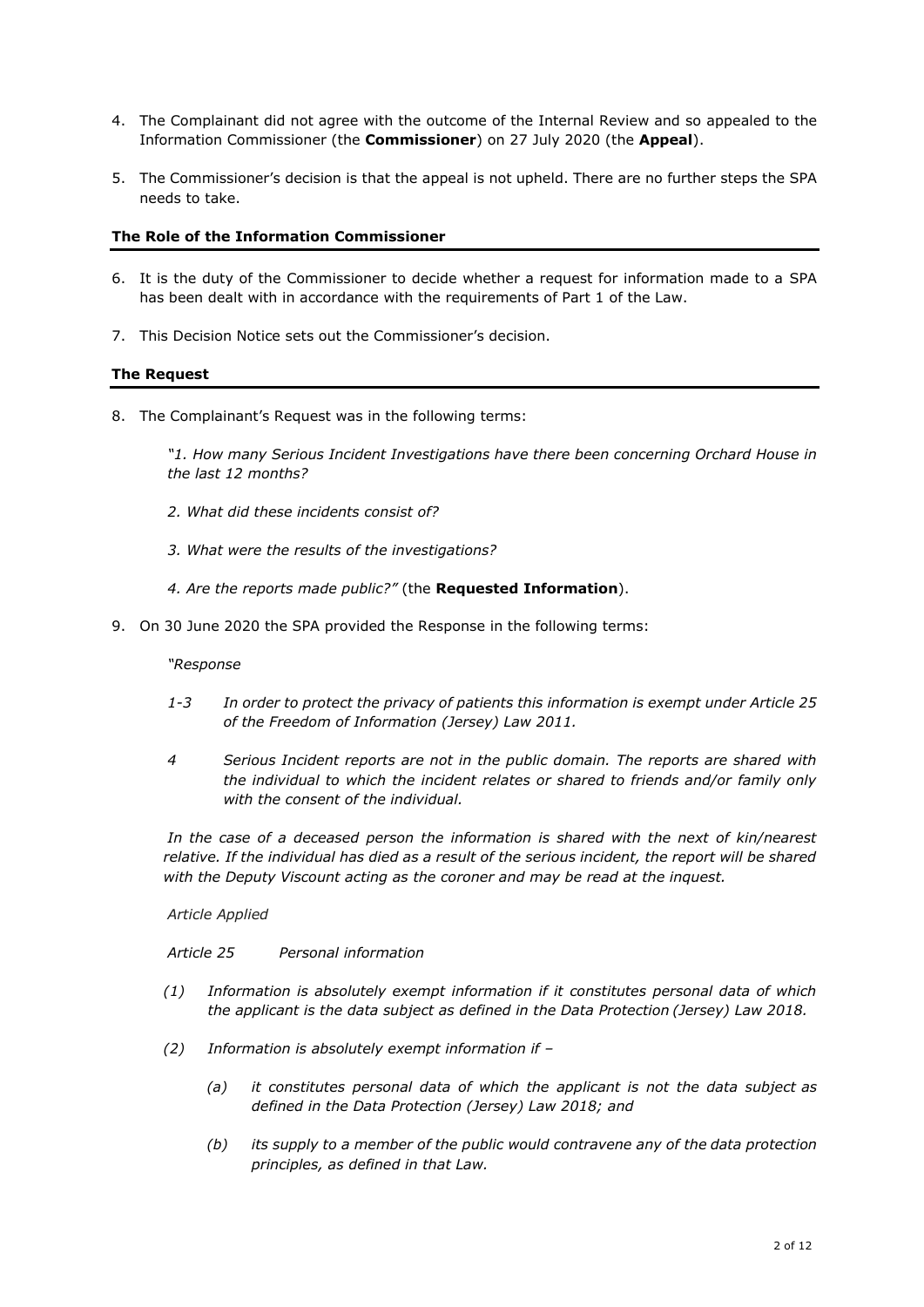In determining for the purposes of this Article whether the lawfulness principle in Article *8(1)(a) of the Data Protection (Jersey) Law 2018 would be contravened by the disclosure of information, paragraph 5(1) of Schedule 2 to that Law (legitimate interests) is to be read as if sub-paragraph (b) (which disapplies the provision where the controller is a public authority) were omitted."*

- 10. The SPA declined to provide the information requested in Questions 1, 2 and 3 (together, the Questions), citing the exemption provided for at Art.25 of the Law (the **Withheld Information**).
- 11. The Complainant wrote to the SPA seeking an Internal Review on 1 July 2020. That request was in the following terms:

*"I am requesting an internal review of my request for information.*

- 1. *Answering my question as to the number of Serious Incident Investigations concerning Orchard House over the last 12 months would not compromise the privacy of patients as my request was not to name the patients involved or share personal data.*
- 2. *Answering my question as to what these incidents consisted of would not compromise patient confidentiality as my request was not to name the patients involved or share personal data.*
- 3. *Answering my question as to the results of the Serious Incident Investigation would not compromise the privacy of patients as my request was not to name the patients involved or share personal data."* (the **IR Request**)
- 12. The results of the Internal Review were communicated to the Complainant on 24 July 2020, as follows:

#### *" Internal review response*

*The review has been completed by two senior members of the Government of Jersey, independent of the original decision making process.*

1. *Personal information is defined as any information or 'data' that identifies or relates to individuals. In this case, the data requested is also considered special category and therefore more sensitive in its nature as it relates to individual's mental health episodes. In using and releasing health statistics there is a risk of identifying*  individuals when small numbers of events are presented. This is particularly evident *in Jersey, which has a small population. The risk of disclosing special category, sensitive and identifiable data in a small population, such as Jersey's, is high and therefore, requires careful consideration.*

*The Health and Community Services Department (HCS) is committed to patient privacy, and maintain disclosure control when reporting statistically, and where the associated risks are significant, we remove reference to small numbers and replace with 'fewer than five' or <5.*

2. *As above, personal information is defined as more than just the name of the individual, and the definition encompasses any event or episode that may relate to those individuals. The nature of a serious incident or event relates directly to an individual's episode of care, and as such, to disclose would impact on their right to privacy and its publication could have a detrimental effect on the individual to which the data relates.*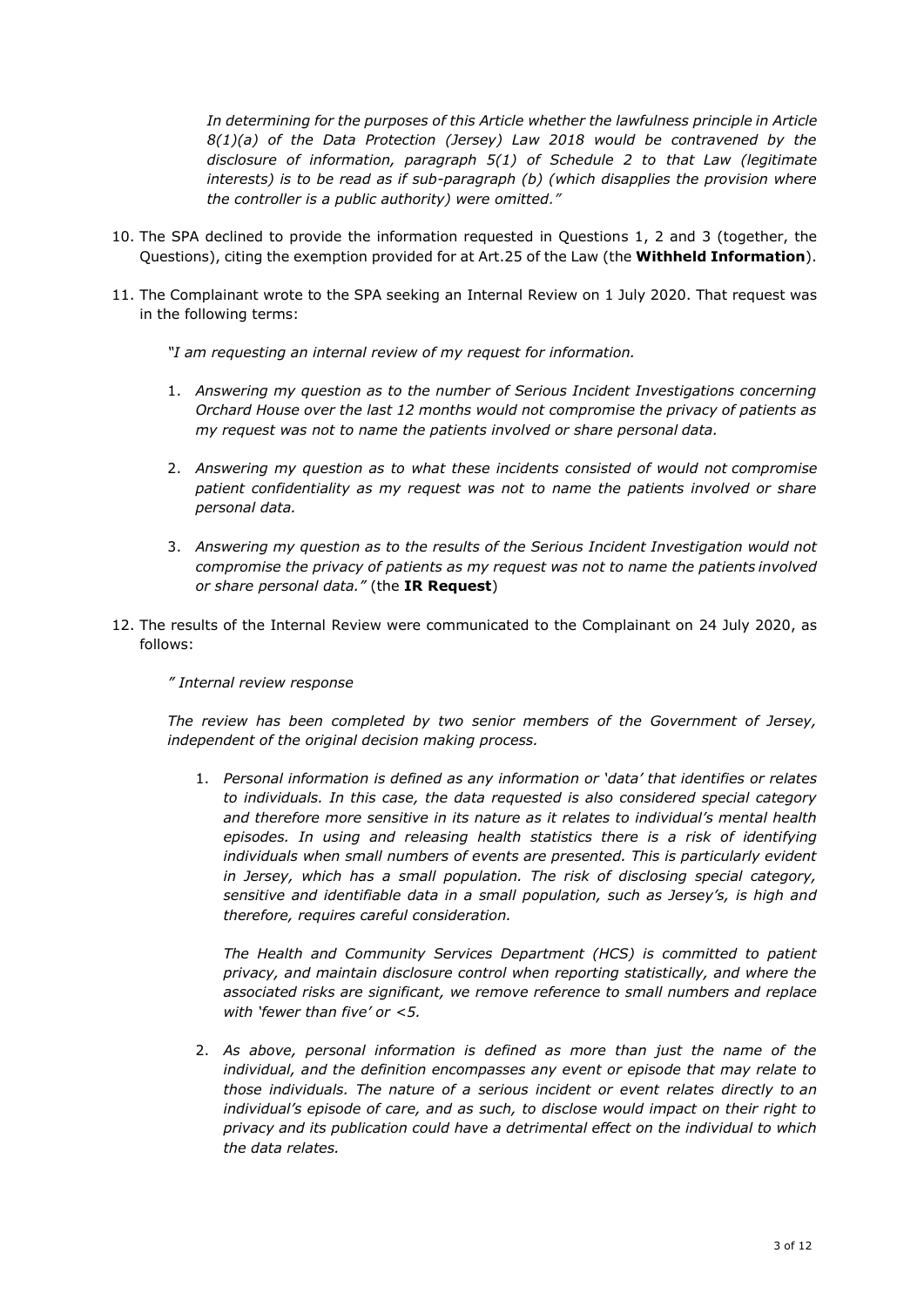3. *As in response to Q1, personal data is defined as more than just the name of the individual, and the actions or results of the Serious Incident Investigation relate to the individual and as such to disclose would impact on their right to privacy and its publication could have a detrimental effect on the individual to which the data relates.*

*In responding to this request for an internal review, we have laid out the reasons why we have responded to the FOI request in the way that we have.*

*HCS is committed to maintaining the trust of their patients, and to uphold the patient's right to privacy at all times. FOI responses are published on gov.je. There is a significant risk that a patient may identify themselves or a fellow service user within any disclosure that does not apply the principles we have adopted to maintain confidentiality.*

*After due consideration the Internal Review ultimately upholds the application of Article 25 for the above reasons"*.

#### **The Investigation**

#### **Scope of the case**

- 13. On 27 July 2020, the Complainant contacted the Commissioner to appeal the SPA's decision to withhold the Withheld Information. The Complainant asked the Commissioner to review the Complainant's request and the Response received from the SPA in order to ascertain whether the Response provided was in accordance with the Law.
- 14. The Commissioner has set out in this Notice the particular issues he has had to consider in respect of the relevant exemption cited by the SPA.
- 15. In coming to a decision on this matter, the Commissioner has considered all the relevant submissions, or parts of submissions, made to him by both the Complainant and the SPA. He is satisfied that no matter of relevance has been overlooked.

## **Chronology**

- 16. On 3 August 2020, the Commissioner wrote to the SPA to advise that the Complainant had made an Appeal to the Commissioner, pursuant to Art.46 of the Law. The SPA was asked to provide their written submissions in response to the complaint made by the Complainant.
- 17. The SPA responded to that letter on 18 August 2020, providing detailed explanations as to why it considered the Art.25 exemption applied to the Withheld Information.
- 18. Following further questions raised by the Commissioner on 18 August 2020, the SPA provided further information as requested on 24 August 2020.

#### **Analysis – The Request**

#### **Art.25 – Personal Information**

- 19. The full text of Art.25 of the Law can be found in the Legal Appendix at the end of this Decision Notice.
- 20. Art.25 specifies that personal data is exempt from disclosure if its disclosure would breach any of the data protection principles contained within the relevant data protection legislation in force at the time the decision to withhold the information was made.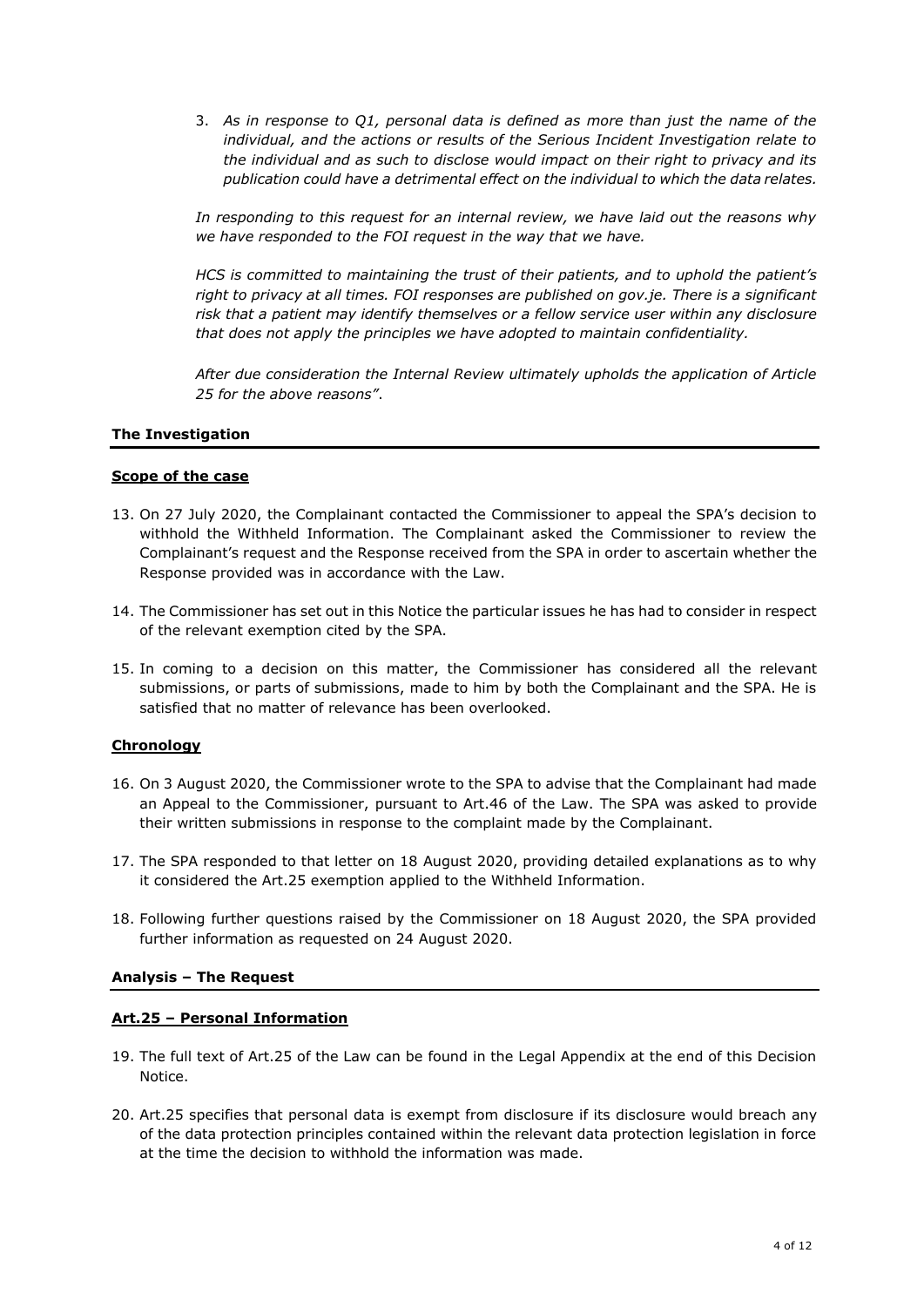- 21. Art.2 the Data Protection (Jersey) Law 2018 (**DPJL**) defines personal data as follows:
	- *"(1) Personal data means any data relating to a data subject.*
	- *(2) A data subject is an identified or identifiable, natural, living person who can be identified, directly or indirectly, by reference to (but not limited to) an identifier such as –*
		- *(a) a name, an identification number or location data;*
		- *(b) an online identifier; or*
		- *(c) one or more factors specific to the physical, physiological, genetic, mental, economic, cultural or social identity of the person.*
	- *(3) The following matters must be taken into account in deciding whether the person is identified or identifiable –*
		- *(a) the means reasonably likely to be used by the controller or another person to identify the person, taking into account factors such as the cost and amount of time required for identification in the light of the available technology at the time of processing and technological factors;*
		- *(b) whether the personal data, despite pseudonymization, is capable of being attributed to that person by the use of information other than that kept separately for the purposes of pseudonimization."*

#### The SPA's position

- 22. In addition to explanations provided in its Response, and Internal Review, that SPA was invited to provide submissions to this office and to advise the Commissioner of the contents of the Withheld Information.
- 23. The SPA contends that the Withheld Information constitutes personal data and to release it would breach Art.8(1)(a) of the DPJL. That article reads as follows:
	- *"8 Data protection principles*

*(1) A controller must ensure that the processing of personal data in relation to which the controller is the controller complies with the data protection principles, namely that data are* 

*(a) processed lawfully, fairly and in a transparent manner in relation to the data ("lawfulness, fairness and transparency")."* 

24. In particular, the SPA submits that it is not fair in these particular circumstances to release the Withheld Information noting particularly that whilst in some exceptional circumstances, there is an obligation to share personal, special category data with third parties where there is a 'substantial public interest', the SPA consider this is limited to where a disclosure is essential to prevent a serious or imminent threat to public health, national security, the life of the individual or a third party, or to prevent or detect serious crime. The SPA do not consider that releasing this data is essential due to any of the factors described above, and therefore the reliance on Art.25 of the Law was appropriate in these particular circumstances.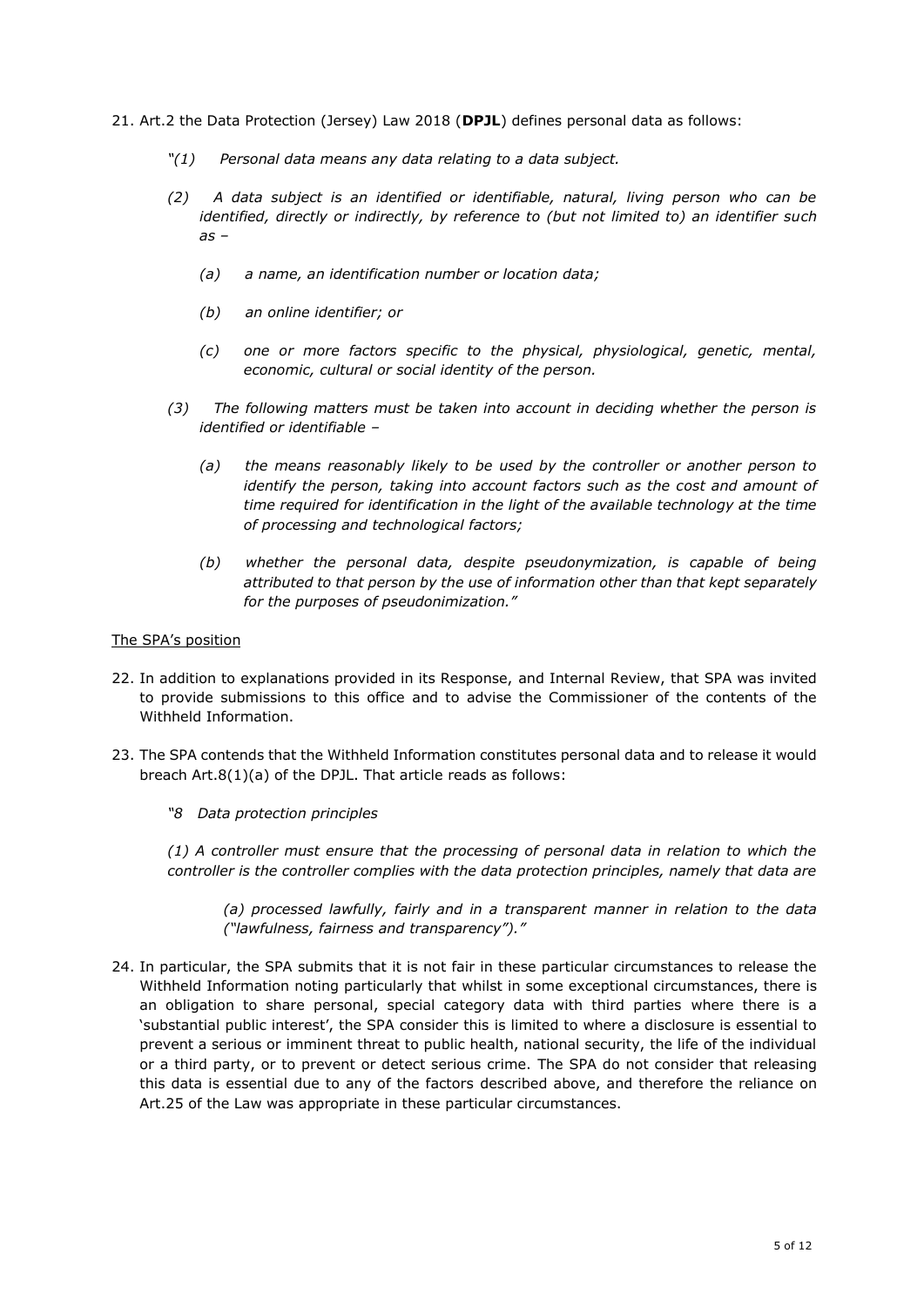### The Complainant's position

25. The Complainant's position is as set out in the IR Request. In short, the Complainant does not believe that release of the Withheld Information would constitute a breach of the DPJL 2018 because they are seeking statistical and general information rather than any specific information about particular individuals.

## Analysis

-

- 26. The definition of "personal data" is as set out at para.21 above.
- 27. The Commissioner refers to the guidance note provided by the UK Information Commissioner (**ICO**) entitled "Determining what is personal data"<sup>1</sup> . Whilst not binding in this jurisdiction, the Commissioner thinks that the guidance is of assistance in assessing whether or not the Requested Information is capable of constituting personal data. At para.5 of that note, it poses the question *"Is the data used, or is it to be used, to inform or influence actions or decisions affecting an identifiable individual?"* and, if the answer to that question is "yes" then *"the data is 'personal data' for the purposes of the DPA"*. Similarly, at para.8 of the note it asks *"Does the data impact or have the potential to impact on an individual, whether in a personal, family, business or professional capacity"* and, if the answer to that question is "yes" then *"the data is 'personal data' for the purposes of the DPA"*. The paragraph ends stating that *"What is being considered here is whether the processing of the information has or could have a resulting impact upon the individual even though the content of the data is not directly about that individual, nor is there any intention to process the data for the purpose of determining or influencing the way that person is treated"* (emphasis supplied).
- 28. The SPA has indicated that individuals are likely to be identified from the requested information and has provided evidence to the Commissioner in support of this assertion.
- 29. Without divulging the contents of the information provided by the SPA, the Commissioner is satisfied that the Withheld Information falls within the definition of personal data. He is satisfied that it is not possible to anonymise the Withheld Information in order to prevent the relevant individuals from being identified.
- 30. The fact that information constitutes the personal data of identifiable living individuals does not automatically exclude it from disclosure under the Law. The second element of the test is to determine whether disclosure would contravene any of the principles set out at Art.8 of the DPJL 2018.

#### *Would disclosure of the Withheld Information contravene Art.8(1)(a) of the DPJL 2018?*

- 31. The Commissioner has had to consider whether to release the Withheld Information would breach one of the principles set out at Art.8 of the DPL 2018. In this particular case, the SPA considers that it is not fair to release the Withheld Information into the public domain and refers to Art.8(1)(a) of the DPL 2018 in this regard.
- 32. Art.9 of the DPJL 2018 sets out the requirements for lawful processing by providing that "*processing shall be lawful only if and to the extent that at least one of the*" conditions specified in Schedule 2 of the DPJL 2018 applies. Special category data can only be processed (which includes disclosure in response to an information request) if one of the more stringent conditions of Schedule 2 Part 2 of the DPJL 2018 can be met.

<sup>1</sup> <https://ico.org.uk/media/for-organisations/documents/1554/determining-what-is-personal-data.pdf>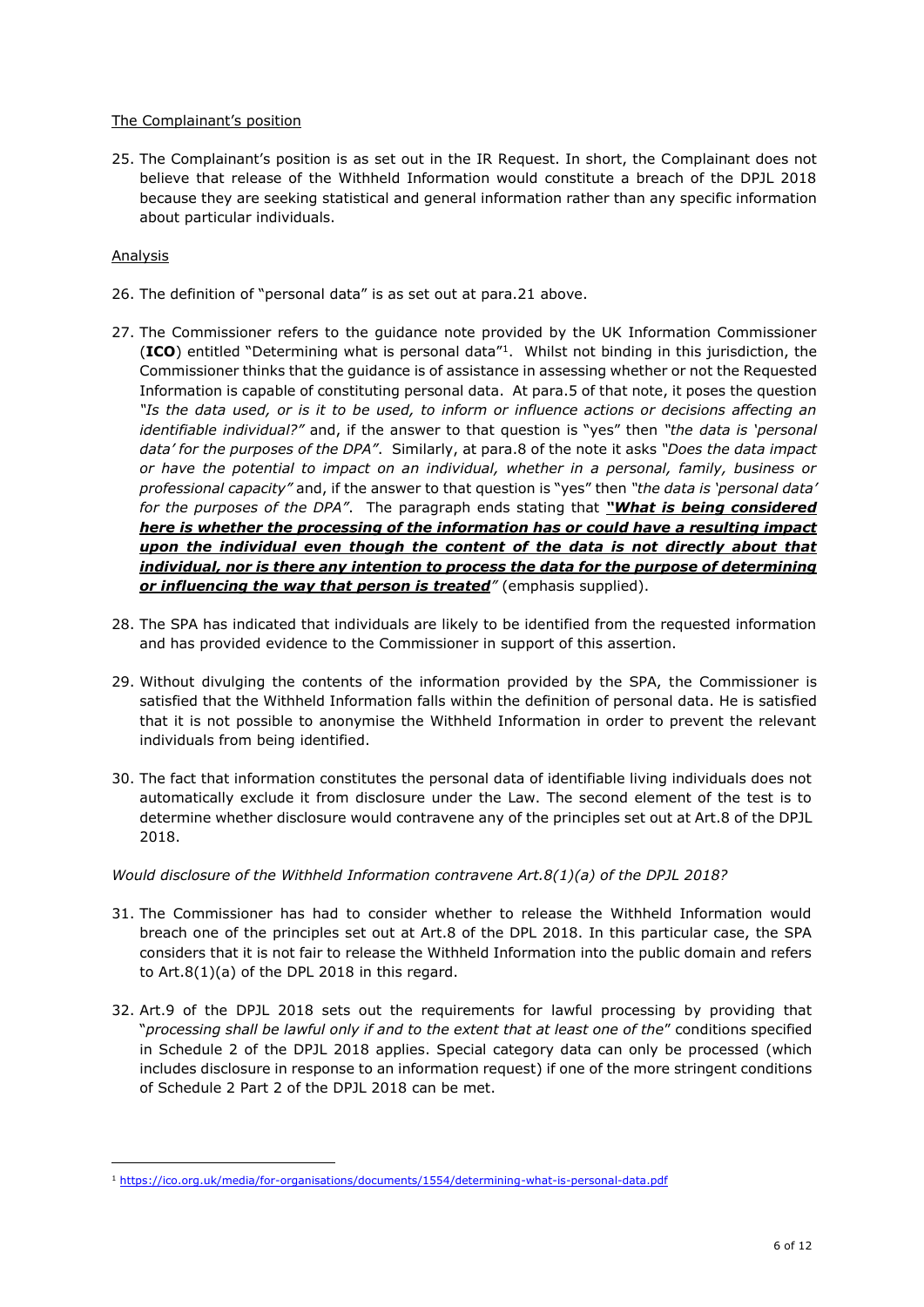33. The Commissioner considers that the lawful basis most likely applicable in this case is the basis set out at Schedule 2 Part 2 para.14 of the DPJL 2018 which states:

*"The processing is necessary for reasons of substantial public interest provided for by law and is subject to appropriate protections to protect the rights and interests of the data subject."* 

- 34. Notwithstanding the data subject's reasonable expectations or any damage or distress caused to them by disclosure, it may still be appropriate to disclose the Withheld Information if it can be argued that the processing is necessary for reasons of substantial public interest and the rights of affected data subjects can be protected.
- 35. There is no definition of 'substantial public interest' in the DPJL 2018 nor in the UK's Data Protection Act 2018 nor the General Data Protection Regulation. In her guidance note<sup>2</sup>, the UK ICO said:

## *"What are 'reasons of substantial public interest'?*

*The term 'substantial public interest' is not defined in the DPA 2018 or the GDPR.*

*Some of the conditions assume that processing under that condition is always in the substantial public interest, e.g. ensuring equality, or preventing fraud. However, some only*  apply to the extent that the processing is "necessary for reasons of substantial public *interest".*

*The public interest covers a wide range of values and principles relating to the public good, or what is in the best interests of society. Commercial or private interests are not the same as a public interest, and if you need to point to reasons of substantial public interest it is not enough to point to your own interests. Of course, you can still have a private interest - you just need to make sure that you can also point to a wider public benefit.*

*Substantial public interest means the public interest needs to be real and of substance. Given the inherent risks of special category data, it is not enough to make a vague or generic public interest argument – you should be able to make specific arguments about the concrete wider benefits of your processing. For example, you may wish to consider how your processing benefits the public in terms of both depth (i.e. the amount of benefit experienced from the processing, even if by a small number of people) and breadth (the volume of people benefiting from the processing).*

*You should focus on showing that your overall purpose for processing has substantial public interest benefits. You do not need to make separate public interest arguments or show specific benefits each time you undertake that processing, or for each separate item of special category data, as long as your overall purpose for processing special category data is of substantial public interest. However, you must always be able to demonstrate that all your processing under the relevant condition is actually [necessary](https://ico.org.uk/for-organisations/guide-to-data-protection/guide-to-the-general-data-protection-regulation-gdpr/special-category-data/what-are-the-rules-on-special-category-data/#scd5) for that purpose and complies with the data minimisation principle."* (emphasis supplied).

36. In deciding whether disclosure of personal data would breach Art.8(1)(a) of the DPL 2018, the Commissioner takes into account a range of factors including:

-

<sup>2</sup> [https://ico.org.uk/for-organisations/guide-to-data-protection/guide-to-the-general-data-protection-regulation-gdpr/special](https://ico.org.uk/for-organisations/guide-to-data-protection/guide-to-the-general-data-protection-regulation-gdpr/special-category-data/what-are-the-substantial-public-interest-conditions/)[category-data/what-are-the-substantial-public-interest-conditions/](https://ico.org.uk/for-organisations/guide-to-data-protection/guide-to-the-general-data-protection-regulation-gdpr/special-category-data/what-are-the-substantial-public-interest-conditions/)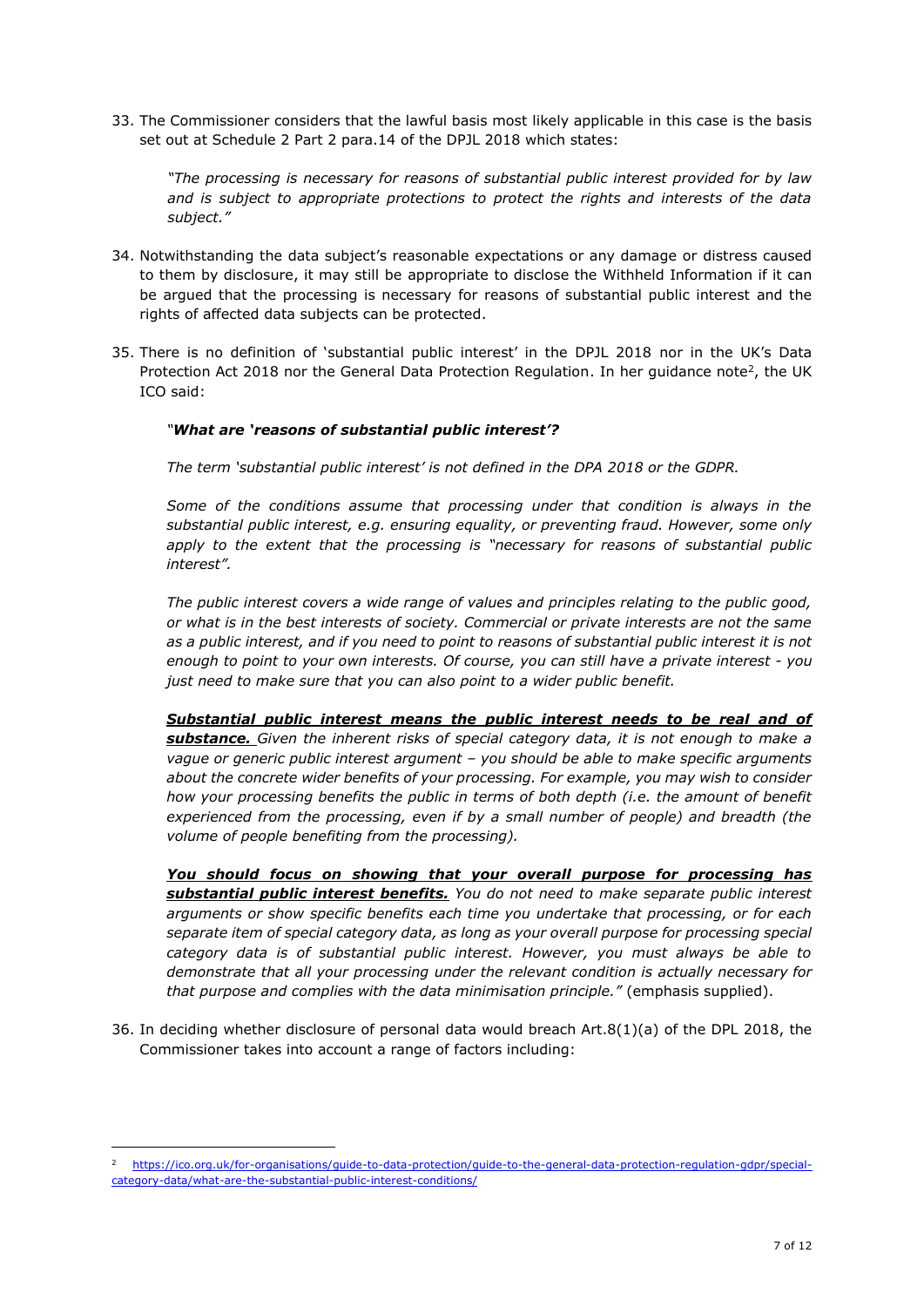- a. The reasonable expectations of the individual in terms of what would happen to their personal data. Such expectations could be shaped by:
	- i. What the public authority may have told them about what would happen to their personal data;
	- ii. Their general expectations of privacy, including the effect of Art.8 of the European Convention on Human Rights (ECHR);
	- iii. The nature or content of the information itself;
	- iv. The circumstances in which the personal data was obtained;
	- v. Any particular circumstances of the case, e.g. established custom or practice within the public authority;
	- vi. Whether the individual consented to their personal data being disclosed or, conversely, whether they explicitly refused;
	- vii. The consequences of disclosure (if it would cause any unnecessary or unjustified damage or distress to the individual concerned); and
	- viii. The balance between the rights and freedoms of the data subject and the legitimate interest of the public.
- 37. In Decision Notice  $2018-01<sup>3</sup>$ , this office considered, in depth, the application of Art.25 of the Law. In respect of information that may be considered to be in the public interest the following is useful in the context of this appeal:

*"53. Ultimately, deciding how to apply article 25 of the FOI Law to cases, such as the present, involves balancing the privacy rights of the individual against the public interest in disclosure. Taking a proportionate approach involves two key considerations. The first is the nature and sensitivity of the information at issue. From the relevant decisions cited above, information about terms and conditions of employment set out at the time of the commencement of employment are arguably less sensitive than the details of a compromise agreement setting out the terms and conditions of an individual's departure of employment.*

*54. The second consideration concerns that nature of the public interest that disclosure of the information would serve. The term 'public interest' or 'interest of the public' appears in many statutes throughout the Commonwealth, but such statutes rarely, if ever, provide a definition of the term or any guidance for evaluating the circumstance of specific cases. This leaves it open to variation in interpretation. I agree with the SPA that the term public interest is more specific than 'what the public finds to be interesting'. It does not refer to interest in the sense of being entertaining. The term public interest concerns the public having a stake or right that is at issue rather than simply mere curiosity. This term applies in circumstances where an event or development is likely to affect tangibly the public in general. The fact that a topic receives media attention does not automatically mean that there is a public interest in disclosing the information that has been requested about it. As the Tribunal held in the case of House of Commons v. Information Commissioner, dealing with a request for ministerial expenses: 'The number of news articles on a particular topic may be an indication of public curiosity but is not a measure of the legitimate public interest'.*

-

<sup>3</sup> <https://oicjersey.org/wp-content/uploads/2018/11/Decision-Notice-2018-01-FINAL.pdf>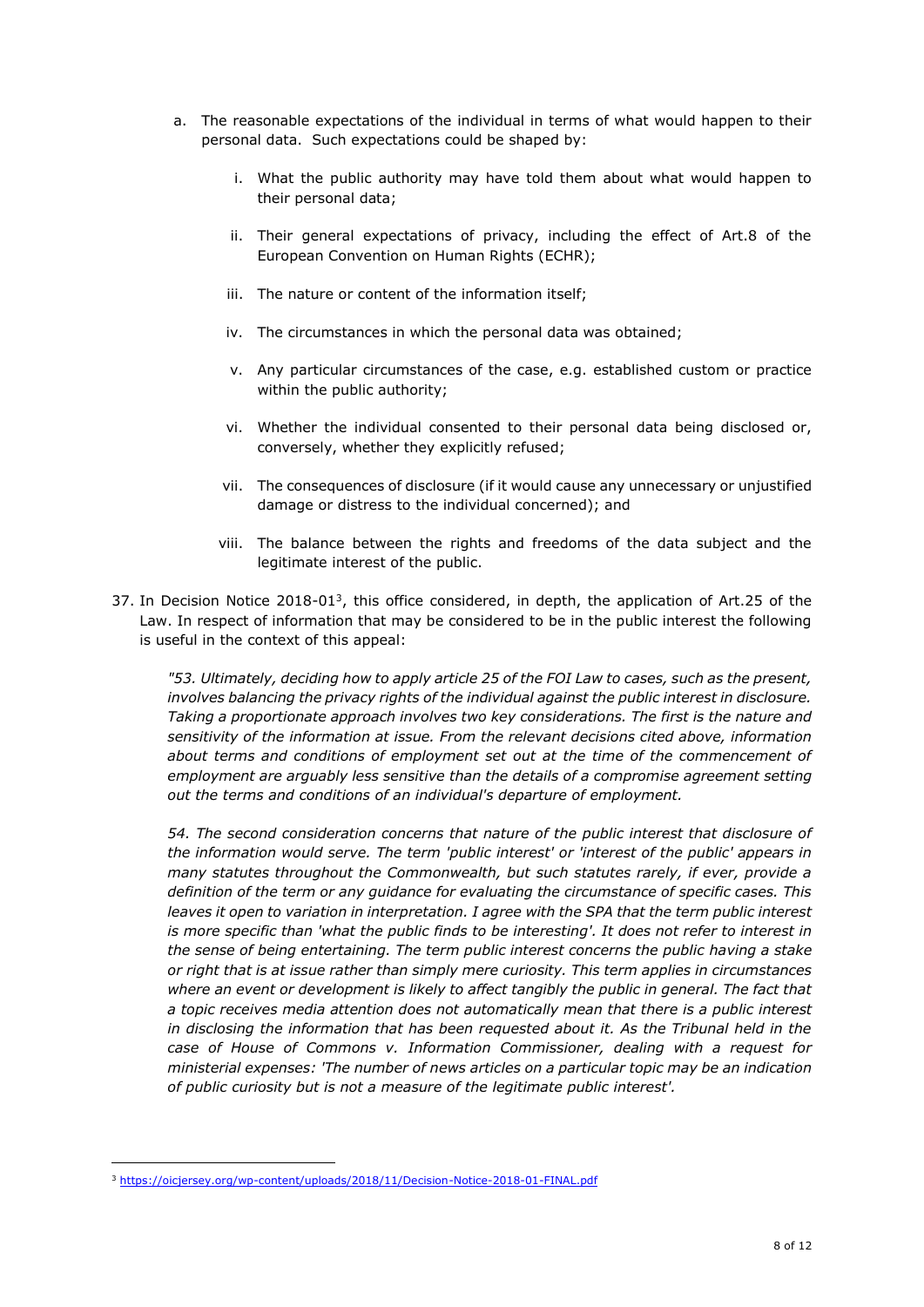*55. The most illustrative case providing factors to consider in determining the application of the public interest that I have been able to find is an administrative law decision of the former Commissioner for Information and Privacy for the Province of British Columbia, Canada, David Flaherty (Order 154-199710). This case involved a request by an applicant that a public body waive a fee assessed for access to records, in accordance with section 75 of the Freedom of Information and Protection of Privacy Actl 1 (FIPPA), on the grounds that the records 'related to a matter of public interest'. Former Commissioner Flaherty suggested that the following factors were relevant:*

*a. has the information been the subject of recent public debate?*

*b. does the subject matter of the record relate directly to the environment, public health, or safety?*

*c. would dissemination of the information yield a public benefit by –*

*I. disclosing an environmental, public health, or safety concern,*

*II. contributing meaningfully to the development or understanding of an important environmental, health, or safety issue, or*

*III. assisting public understanding of an important policy, law, program, or service?*

*d. do the records show how the public body is a/locating financial or other resources?*

*While the relevant provisions of FIPPA are not entirely analogous with the FOI Law, the above factors appear to me to be a sensible list of issues to consider when determining whether disclosure of information is in the public interest. Indeed, they are reflective of some of the issues that I must consider in the instant case."*

- 38. Based on the above factors and having reviewed all the relevant information in this case, the Commissioner has determined that it has not been demonstrated that there is substantial public interest in disclosure of the Withheld Information such as to outweigh the fundamental rights and freedoms provided for in the DPJL 2018. The Commissioner therefore considers that there is no Article 9 basis for processing and so the disclosure of the Withheld Information would not be lawful under the DPJL 2018 and is therefore exempt under Art.25 of the Law.
- 39. Accordingly, the Commissioner, having considered the Withheld Information pursuant to Art.25 of the Law, considers that the Art.25 exemption has been correctly engaged by the SPA in this respect. The Commissioner is unable to provide any further information in this Notice regarding the contents of the Withheld Information and the submissions provided by the SPA as that would likely, of itself, constitute a breach of the DPJL 2018.

## **The Decision**

40. The Commissioner considers that the SPA has responded to the request for information appropriately in this case and that the exemptions provided for at Art.25 of the Law was appropriately deployed. Accordingly, the complainant's appeal is not upheld and there are not further steps the Commissioner requires the SPA to take.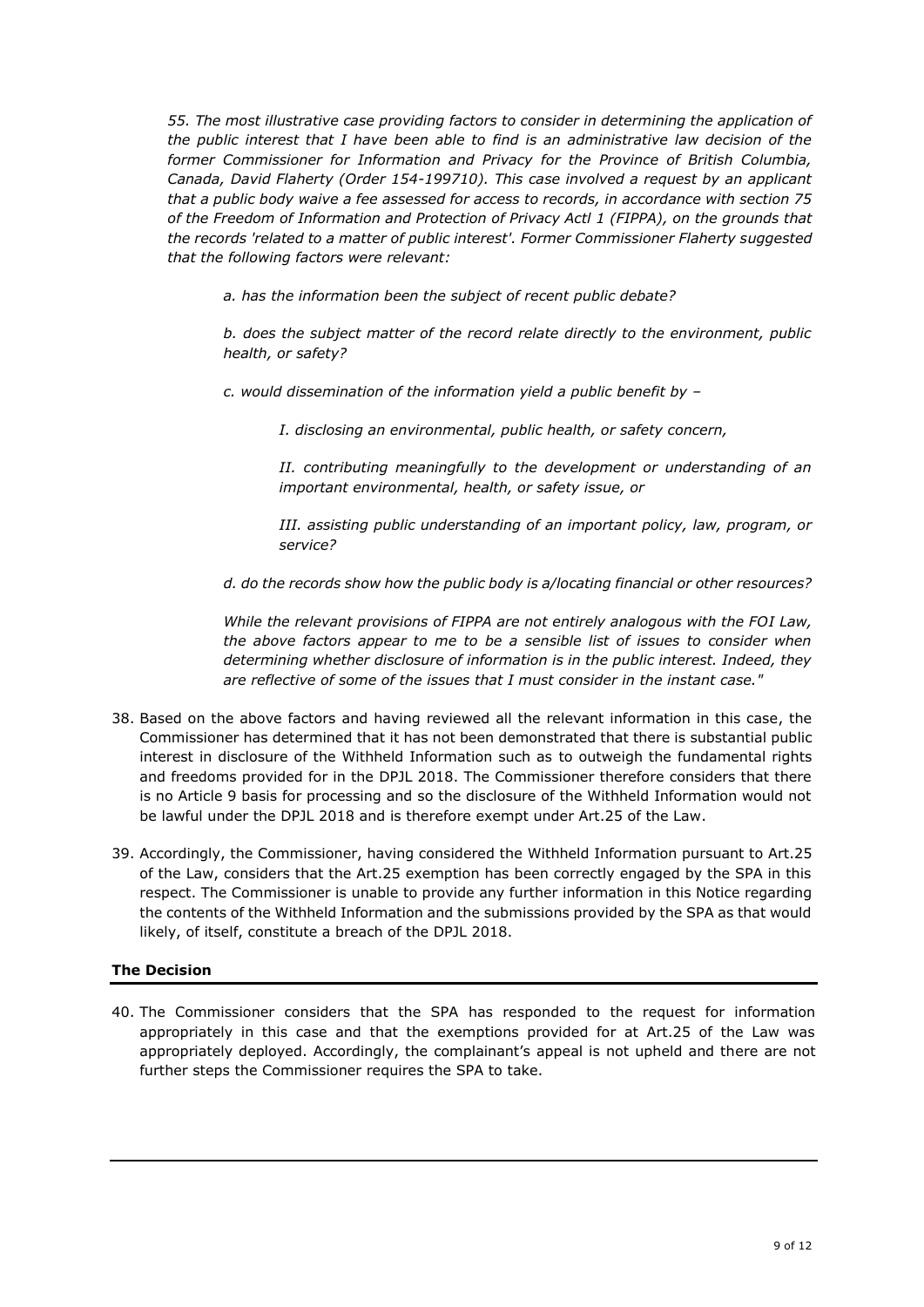### **Right of Appeal**

- 41. An aggrieved person has the right to appeal against this Decision Notice to the Royal Court of Jersey.
- 42. Information on how to do so can be found on [www.jerseyoic.org.](http://www.jerseyoic.org/)
- 43. Any Notice of Appeal should be served within 28 (calendar) days of the date on which the Decision Notice is issued.

Dated this 29th day of September 2020

Signed…………………………………………………

**Mr Paul Vane** Deputy Information Commissioner Office of the Information Commissioner 5 Castle Street St Helier Jersey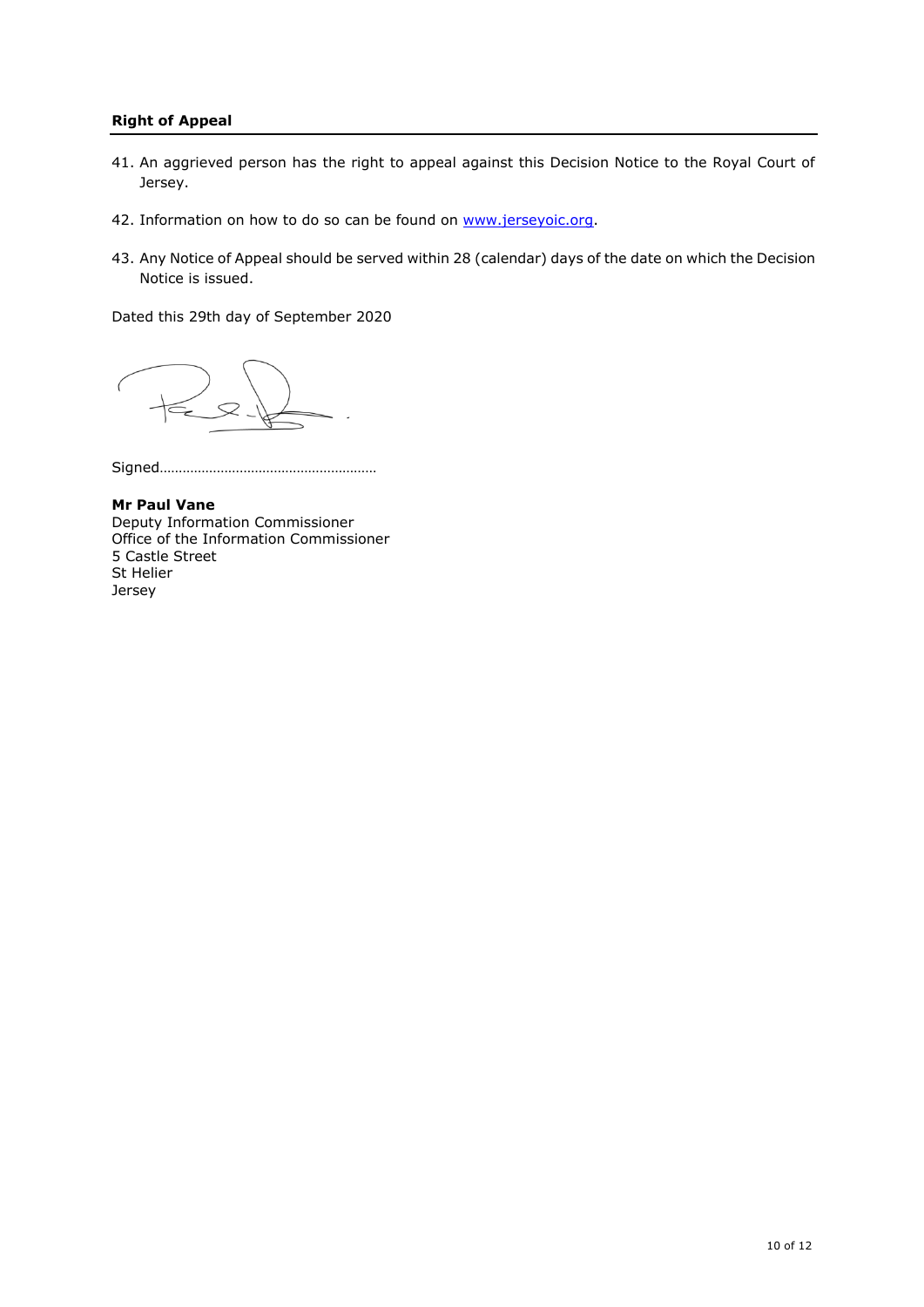#### **Legal Appendix**

#### **8 General right of access to information held by a scheduled public authority**

If a person makes a request for information held by a scheduled public authority –

(a) the person has a general right to be supplied with the information by that authority; and

(b) except as otherwise provided by this Law, the authority has a duty to supply the person with the information.

#### **9 When a scheduled public authority may refuse to supply information it holds**

(1) A scheduled public authority may refuse to supply information it holds and has been requested to supply if the information is absolutely exempt information.

(2) A scheduled public authority must supply qualified exempt information it has been requested to supply unless it is satisfied that, in all the circumstances of the case, the public interest in supplying the information is outweighed by the public interest in not doing so.

(3) A scheduled public authority may refuse to supply information it holds and has been requested to supply if –

- (a) a provision of Part 3 applies in respect of the request;
- (b) a fee payable under Article 15 or 16 is not paid; or
- (c) Article 16(1) applies.

### **13 Time within which a scheduled public authority must deal with a request for information**

- (1) A scheduled public authority must deal with a request for information promptly.
- (2) If it supplies the information it must do so, in any event, no later than
	- (a) the end of the period of 20 working days following the day on which it received the request; or
	- (b) if another period is prescribed by Regulations, not later than the end of that period.
- (3) However, the period mentioned in paragraph (2) does not start to run
	- (a) if the scheduled public authority has, under Article 14, sought details of the information requested, until the details are supplied; or
	- (b) if the scheduled public authority has informed the applicant that a fee is payable under Article 15 or 16, until the fee is paid.
- (4) If a scheduled public authority fails to comply with a request for information
	- (a) within the period mentioned in paragraph (2); or